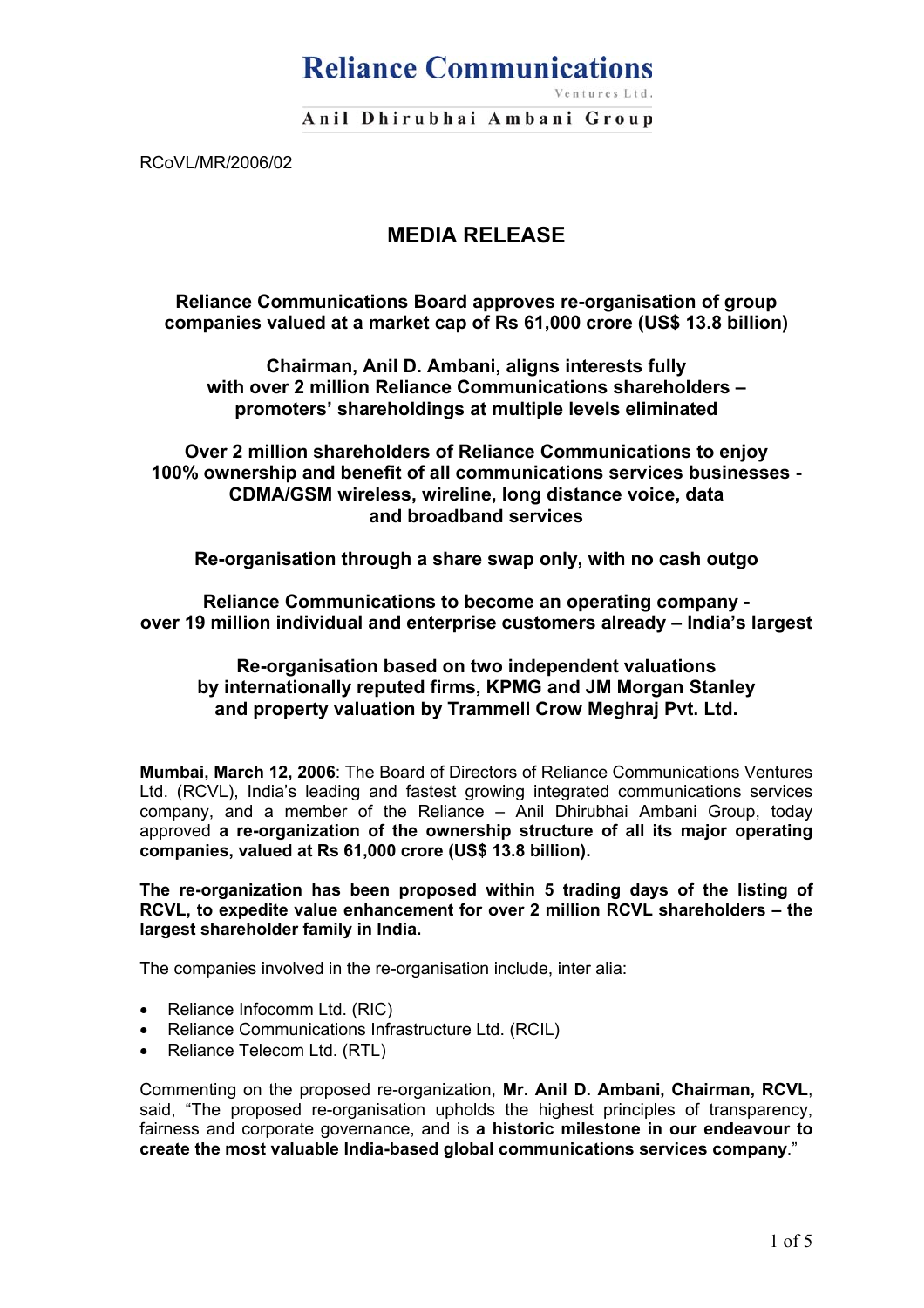## **Benefits of Proposed Re-organisation**

## **The proposed re-organization will deliver substantial benefits to RCVL, and its over 2 million shareholders, including inter alia**:

- Aligning the interests of all shareholders in a single listed entity
- Achieving a simple and transparent ownership structure for all RCVL businesses
- Eliminating areas of potential conflict of interest and related party transactions
- Creating synergies by consolidating ownership
- Establishing a single currency for the Reliance ADA Group's communications services businesses
- Allaying concerns over possible multiple listings of group companies
- Unlocking and maximising value for the benefit of over 2 million shareholders

### **The re-organisation will be achieved through a share swap only, and will not involve any cash outgo.**

#### **Guiding Principles**

The re-organisation upholds the highest standards of fairness, transparency, and corporate governance. In accordance with these principles:

- **1. Mr Anil Dhirubhai Ambani, being an interested director, did not participate in the proceedings of the Board.**
- 2. The proposed re-organisation has been timed after the listing, to ensure full price discovery of RCVL equity shares.
- 3. All shareholders of RCVL will have the opportunity to vote on the proposed reorganization.
- 4. The proposed re-organisation will be subject to all necessary regulatory approvals, including the sanction of the High Courts.

#### **Methodology and Timing**

**The proposed re-organisation is based on independent valuations provided by two reputed international firms, KPMG and JM Morgan Stanley.**

**Trammell Crow Meghraj Pvt. Ltd. has advised on the property valuation**. The legal advisors to the proposed re-organisation are Mulla & Mulla & Craigie Blunt & Caroe.

## **RCVL's existing equity shares will continue to trade normally on the stock exchanges, with no impact on liquidity at any point of time during the proposed reorganisation.**

The proposed re-organisation will be implemented through an appropriate scheme of arrangement under Ss. 391 to 394 of the Companies Act, 1956, involving inter alia issuance of fully paid up equity shares of Rs. 5 each of RCVL to the respective transferors as consideration for the proposed acquisition, and cancellation of crossholdings, and will be subject to all necessary permissions and approvals, including inter alia, of shareholders, lenders, stock exchanges, High Courts, regulatory authorities, etc.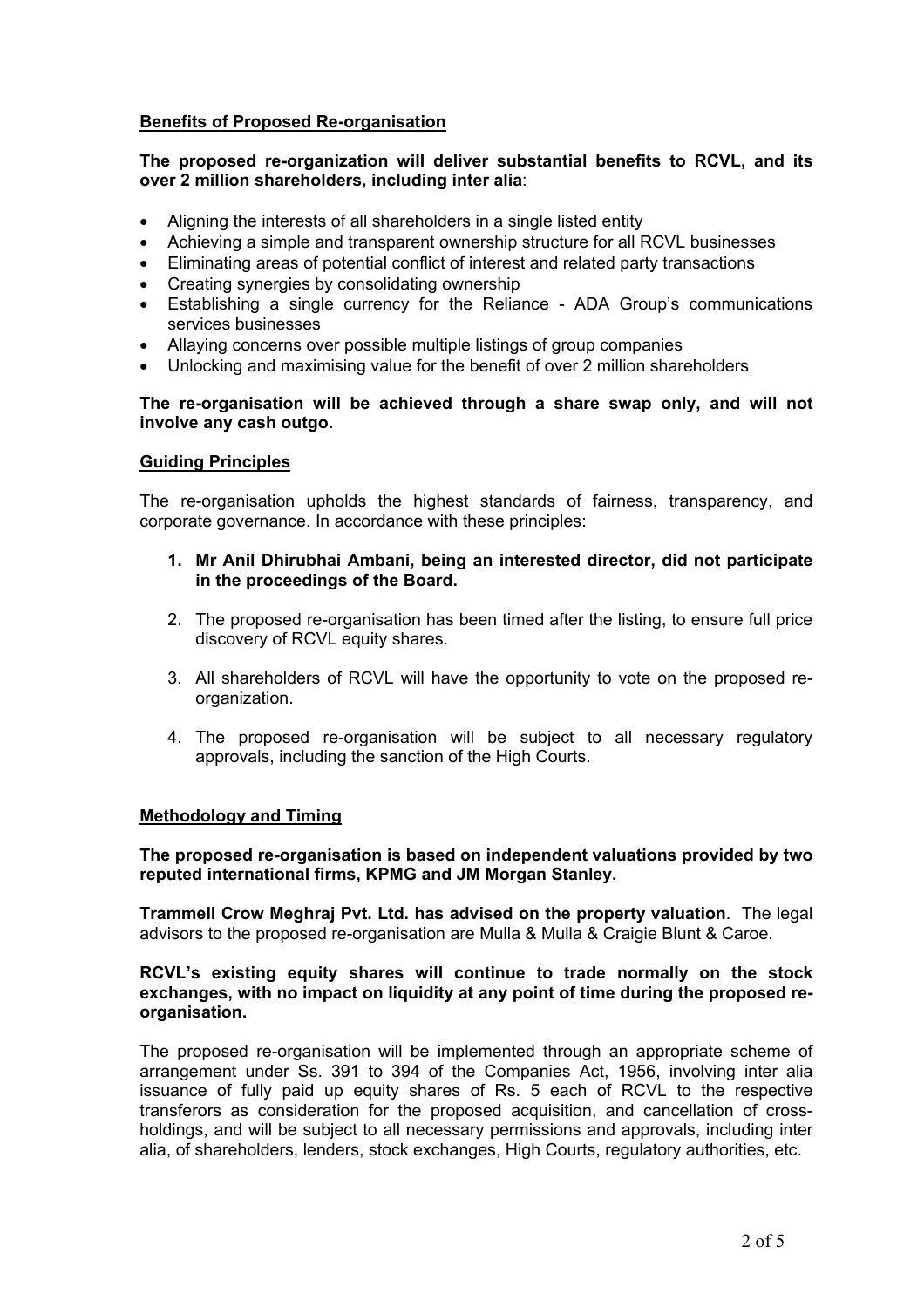**The proposed scheme of re-organisation will be prospective, and take full effect from 1st April 2006.** 

## **Business Rationale**

**RCVL's existing ownership structure, which is a legacy arising from the period prior to restructuring of Reliance Group, is inefficient, and considerably dilutes value for the company's over 2 million shareholders.** 

A large number of domestic and global institutional investors have observed that the existing ownership structure is complex and sub-optimal.

**The fundamental and inherent drawback of the legacy ownership structure is that RCVL does not own a majority stake in any of its operating companies – RTL, RCIL, and RIC,** which comprise the nationwide optic fibre backbone, and GSM and CDMA wireless, wireline, broadband, long distance and international voice and data businesses.

As a consequence, **RCVL also does not own a majority or controlling stake in any of its affiliates through which the full range of business activities is carried out**, including inter alia, the global sub-sea cable network, Reliance WebWorlds, call centres and data centres.

Further, **the existing structure positions RCVL as a pure holding/investment company, with all attendant disadvantages** including:

- discount in public market valuations,
- constraints in resource mobilization, and
- tax inefficiencies.

**The proposed reorganization completely transforms this legacy structure, and gives RCVL 100% ownership of all operating companies, assets and franchises.** 

**On completion of the reorganization, RCVL will become a major operating company, with over 19 million individual and enterprise customers.** This is achieved by the proposed merger of RIC with RCVL. In addition, RCVL will have three principal wholly-owned operating subsidiaries, RTL, RCIL and FLAG Telecom.

As a result, **over 2 million shareholders of RCVL will now enjoy the full benefit of all businesses in the communications services spectrum**, including inter alia:

## *Reliance Infocomm Ltd. (RIC) and all its subsidiaries (where prior to the reorganisation RCVL holds only a 45.3% stake)*

- A next generation, pan-India, integrated, convergent digital network
- CDMA based mobile, fixed wireless phone, and PCO services, with over 17 million customers
- Nationwide CDMA wireless network, with coverage of over 4,500 towns across India, and 30 million customers capacity
- Wireline and broadband services, currently active in 29 leading Indian Metros
- National and international long distance calling services
- International long distance calling services, with over 500,000 customers in overseas markets through Reliance India*Call*
- International data services, with over 600 major enterprise and carrier customers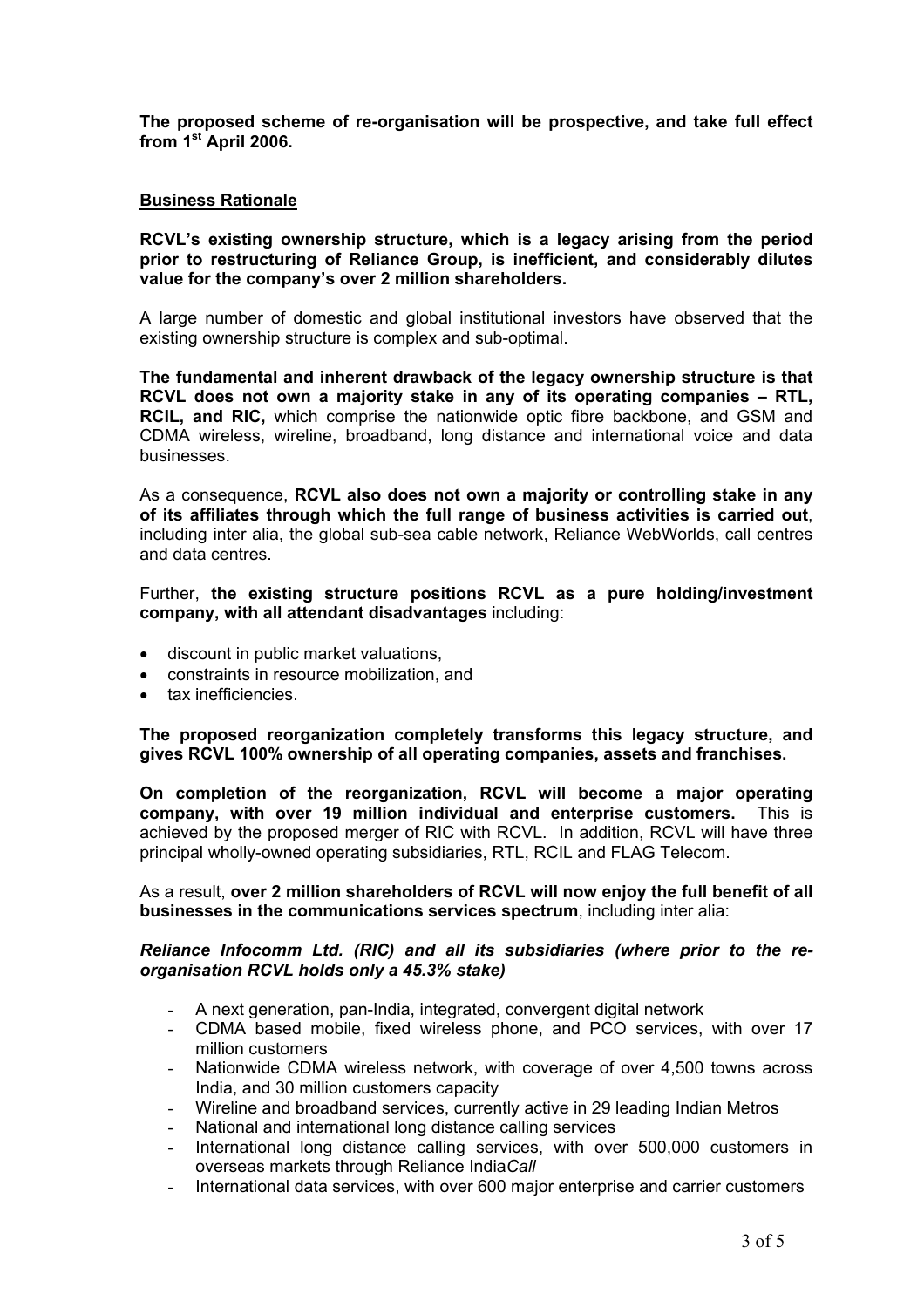- Nearly 1,500 Reliance WebWorld retail outlets, present in 700 Indian cities
- 6,000 seat contact centre, with multi-lingual capabilities
- FLAG Telecom, a 54,000 route kilometer submarine optic fibre cable network connecting 28 countries, spanning Asia, Europe and the US
- FALCON, a 11,500 route kilometer submarine optic fibre cable network with 18 landing stations, connecting 12 countries in the Middle East and South Asia

## *Reliance Communications Infrastructure Ltd. (where prior to the re-organisation RCVL holds only a 45% stake)*

- Wireless multimedia services for over 5 million customers through unique offerings on Reliance World
- Wireless internet access services for over 350,000 customers through Reliance **Connect**
- Over 200,000 sq. ft. of multi-location Internet Data Centre facilities
- Handset procurement, marketing, and distribution
- 60,000 route kilometer terrestrial inter-city optic fibre cable network connecting more than 200 Indian Metros
- 20,000 route kilometer Metro optic fibre network, providing high capacity access within major cities in the country

## *Reliance Telecom Ltd. (where prior to the re-organisation RCVL holds only a 35.6% equity stake)*

- GSM based mobile phone services, with over 1.7 million customers
- GSM wireless network providing coverage in 7 circles in eastern and central India, covering nearly 40% of the country's population
- The most profitable GSM business in the country, experiencing rapid and exponential growth

**RCVL will also become the owner of the sprawling 134 acre DAKC complex, and several other valuable properties, at which its national headquarters and major business facilities are located, and which are presently owned privately.**

#### **The New Ownership Structure**

The new ownership structure for the RCVL Group will be as follows:

| Company     | <b>Existing RCVL</b><br>Ownership | <b>Proposed RCVL</b><br><b>Acquisition</b> | <b>Total RCVL</b><br>Ownership |  |
|-------------|-----------------------------------|--------------------------------------------|--------------------------------|--|
| <b>RIC</b>  | 45.3%                             | 54.7%                                      | $100\%$ *                      |  |
| <b>RCIL</b> | 45.0%                             | 55.0%                                      | 100%                           |  |
| <b>RTL</b>  | 35.6%                             | 64.4%                                      | 100%                           |  |

\* RIC will be amalgamated with RCVL

## **Shareholding Details**

RCVL's paid up equity share capital will increase to 2,045 million shares of Rs. 5 each, aggregating to Rs 1,022 crore (US\$ 230 million), upon completion of the re-organisation.